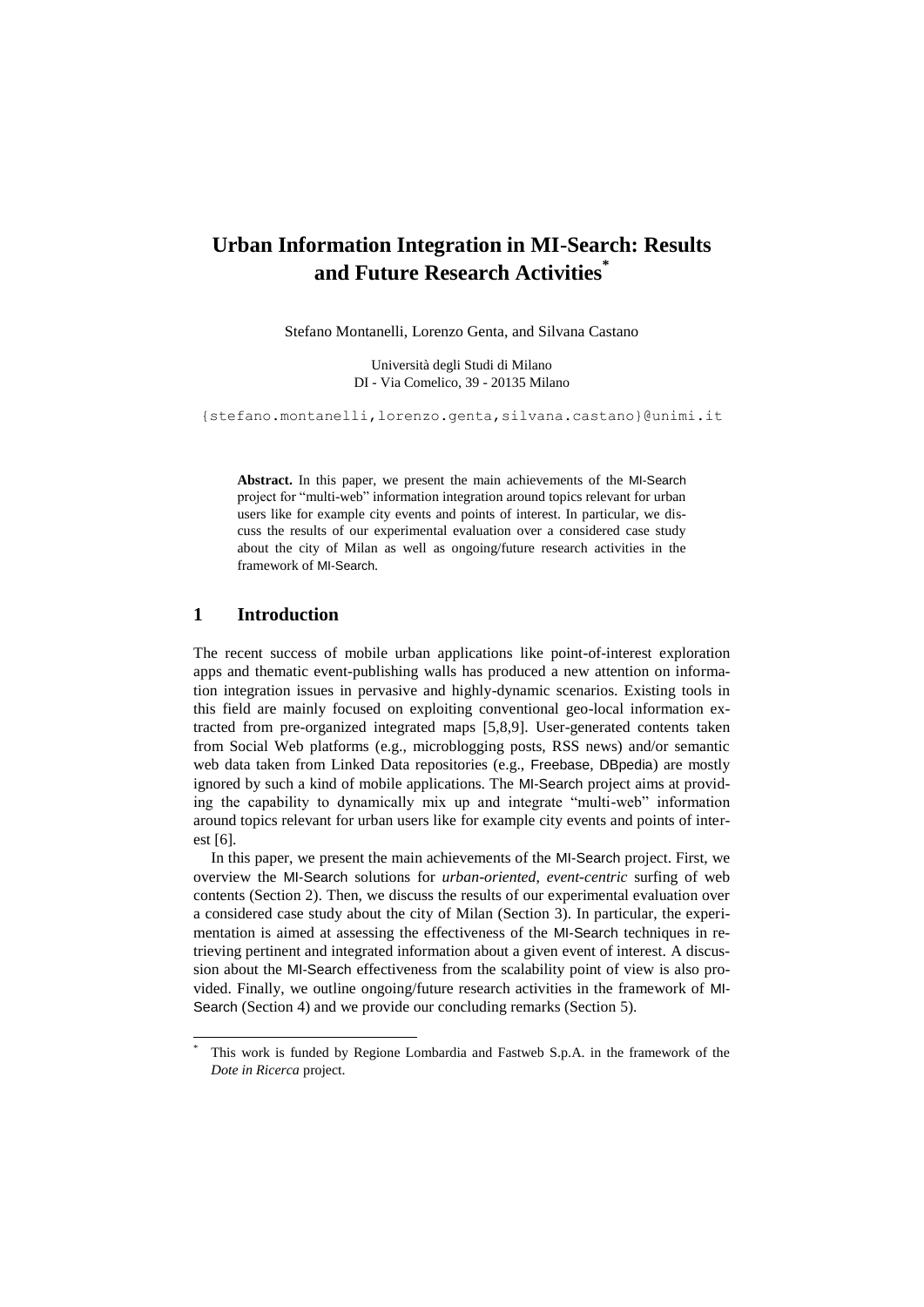## **2 Overview of MI-Search**

MI-Search is featured by an approach for urban information integration based on the notions of *smart city view* and *similarity cluster* (see Figure 1).



**Fig. 1.** The MI-Search approach for urban information integration

By **smart city view**, we mean a set of similarity clusters about the events of a considered urban space that satisfies the *selection criterion* specified by an interested urban user, like a citizen, a tourist, or a business agent. The idea of smart city views is defined in MI-Search to enforce on-the-fly filtering operations over the available data about the events of a considered urban space (e.g., a city, a metropolitan area, a region). The selection criterion consists in one or more user requirements featuring keyword-, location-, and/or time-based constraints to use for choosing the pertinent similarity clusters. The creation of a smart city view can be manually triggered by an interested user that specifies a set of keywords. In a more realistic scenario, smart city views are automatically generated by MI-Search to show potentially interesting urban events based on the current user position or a planned appointment in the personal user agenda. For instance, consider an user that plans to attend the musical Sister Act at Teatro Nazionale, Milan, Italy on September, 20<sup>th</sup> 2012 8-11PM. When an entry is inserted in the user personal agenda, MI-Search generates a smart city view featured by pertinent similarity clusters that contain events/web resources concerned with Sister Act, nearby Teatro Nazionale, in a time period compatible with September,  $20<sup>th</sup>$ 2012 8-11PM. The user can explore the cluster contents to discover additional events (e.g., a special menu offer for musical attendants by a restaurant next to Teatro Nazionale) or useful information of interest (e.g., curiosities about the Sister Act musical).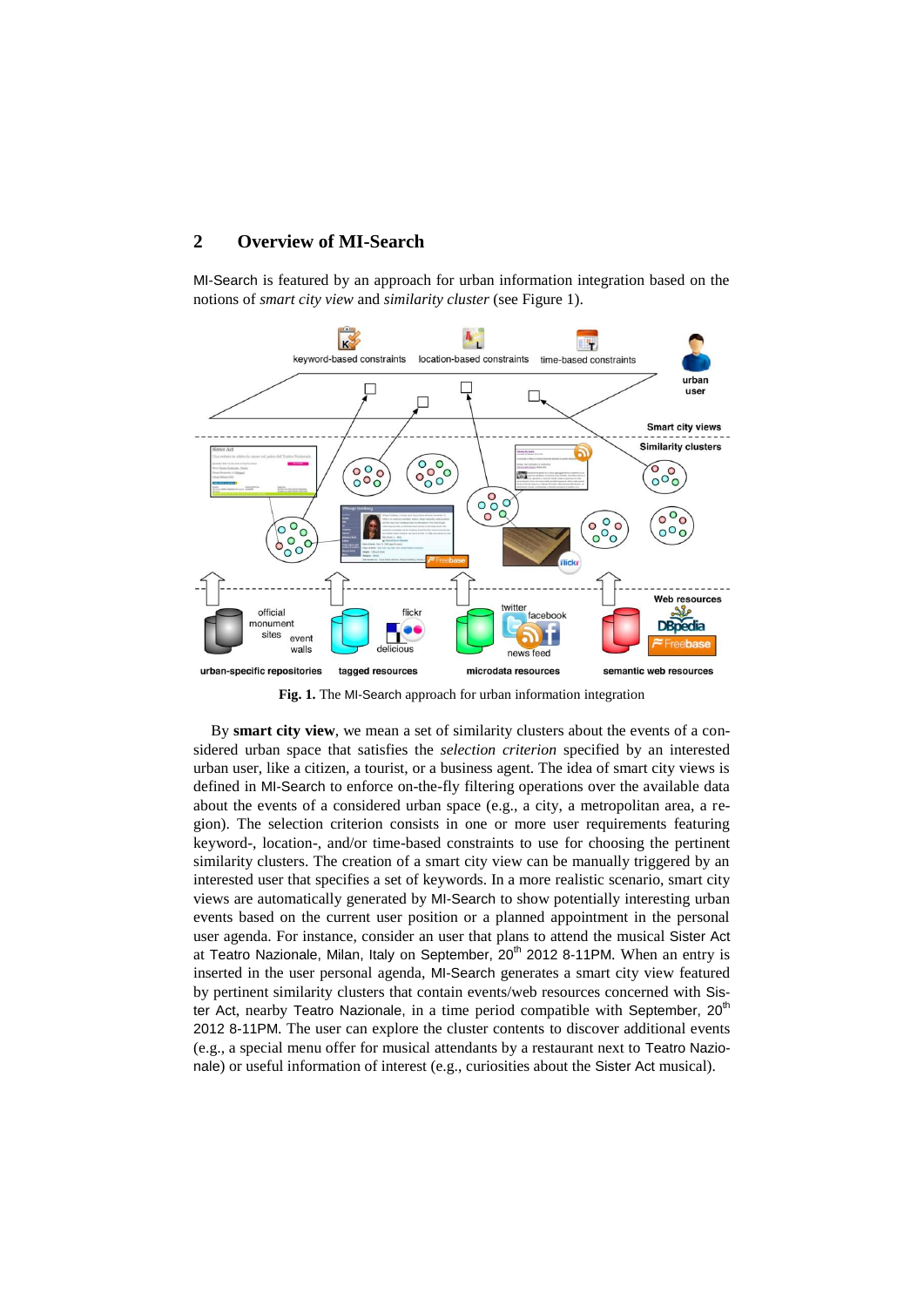A **similarity cluster** is built by collecting web resources that can have a different nature (e.g., official sites, event walls, user posts/comments), but are similar in content (e.g., they refer to the same event, such as an art exhibition). Each similarity cluster is characterized by a set of keyword-, location-, and time-based descriptors that are exploited by MI-Search for matching with the user requirements to generate smart city views.

The approach for urban information integration of MI-Search has the goal to define a set of similarity clusters through the execution of three main phases, that are *web content acquisition*, *web content matching*, and *web content classification*. In the following, we provide a summary overview of the MI-Search approach for urban information integration. Further technical details can be found in [4,6].

**Web content acquisition**. MI-Search is based on a support repository called MI-Search-DB capable of storing through a uniform representation all the different kinds of web contents considered for advertisement of urban events. In MI-Search-DB, web contents are distinguished in *events* that represent official initiatives like art exhibitions or concerts and other *resources* that are acquired from web and then classified in Tagged Resource, Microdata Resource, and Semantic Web Resource. An event is acquired from electronic publishing walls and they are characterized by attributes that describe its temporal frame (i.e., from-date, to-date, time, and frequency) and other features, like description and price (where needed). Events are also associated with information about contact-points (e.g., Phone, Facebook page, Twitter channel) and geo-coordinates where the event takes place, respectively. Tagged resources are traditional web resources (i.e., web pages) and they are characterized by a raw structure with few metadata. Microdata resources are posts/comments coming from news feeds and microblogging systems (e.g., Facebook, Twitter posts). A microdata resource is characterized by a short textual content and a set of metadata/properties, like title, author, and creation date, that are commonly employed to describe publishing items. Semantic web resources are instances/individuals coming from RDF(S) knowledge repositories of the web-of-data (e.g., Freebase, DBpedia). These resources are characterized by a structured description composed of a set of assertions denoting their specification in the web document of origin.

Each web content, either event or resource, is associated with a set of tags denoting the keywords that more prominently characterize the event/resource.

**Web content matching**. This step has the goal to evaluate the degree of similarity between each pair of web contents stored in the MI-Search-DB}. Given two web contents  $wc_i$  and  $wc_j$ , the *similarity coefficient*  $\sigma(wc_iwc_j) \in [0,1]$  denotes the level of similarity of  $wc_i$  and  $wc_j$  based on their common tags. We define  $Tag^{wc} = \{tag\}\$ *tagm}* as the set of tags associated with the web content *wc* in MI-Search-DB.

The similarity coefficient  $\sigma(wc_iwc_j)$  is calculated as follows:

$$
\sigma\big(wc_i, wc_j\big) = \frac{2 \cdot |\{\langle tag_x, tag_y \rangle : tag_x \sim tag_y \}|}{|Tag^{wc_i}| + |Tag^{wc_j}|}
$$

where  $tag_x \sim tag_y$  denotes that  $tag_x \in Tag^{we_i}$  and  $tag_y \in Tag^{we_j}$  are matching tags according to a string matching metric that considers the syntax of  $tag_x$  and  $tag_y$ . For  $\sigma$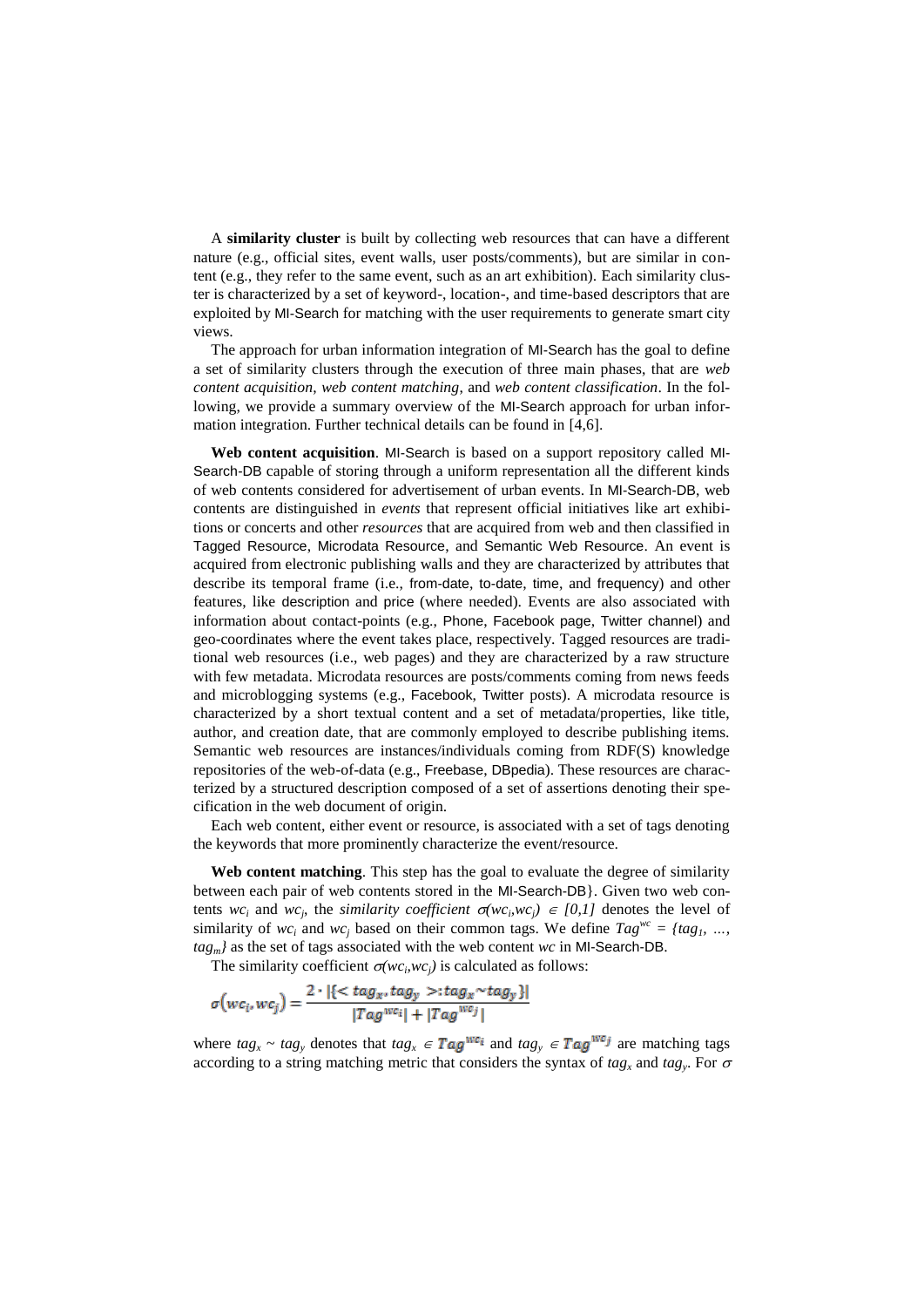calculation, we employ our matching system HMatch 2.0, where state-of-the-art metrics for string matching (e.g., I-Sub, Q-Gram, Edit-Distance, and Jaro-Winkler) are implemented [3].

**Web content classification**. Similarity clusters are built by relying on a clique percolation method (CPM) [7]. This method receives in input a graph *G* where nodes are the web contents stored in the MI-Search-DB repository and edges are established between any pair  $(wc_i, wc_j)$  of similar contents for which  $\sigma(wc_iwc_j) \geq th_m \in (0,1]$ , where  $th<sub>m</sub>$  is a matching threshold denoting the minimum level of similarity required to consider two web contents as matching contents. The CPM returns a set of similarity clusters where each cluster collects a region of nodes in *G* that are more densely connected to each other than to the nodes outside the region.

## **3 Experimental results**

An experimental evaluation has been performed to assess the effectiveness of the MI-Search approach for urban information integration. To this end, two datasets called MI-DS-focused and MI-DS-large have been defined for experimentation. These datasets are built by exploiting well-known publishing walls related to events about the city of Milan, Italy. In particular, MI-DS-focused is fully based on the <http://www.milanodabere.it/> publishing wall, while MI-DS-large stores events extracted from heterogeneous sources (e.g., http://www.milanodabere.it/, http://eventi-milano.it/, http://www.eventiesagre.it/). The two datasets mainly differ in the number of stored events (i.e., 134 events in MI-DS-focused vs. 253 events in MI-DS-large) and in the number of tags associated with events (i.e., 1115 tags in MI-DS-focused vs. 247 tags in MI-DS-large). The choice of having two datasets storing a strongly different number of events is motivated by the idea to provide a basic measurement of scalability performance of MI-Search (see below). Moreover, we note that tags are associated with events in two modalities: i) they are extracted from the considered publishing walls by exploiting predefined wall categories (e.g., art-exhibition, entertainment, theater), and ii) they are manually inserted by the wall staff. The difference of the two datasets in the number of tags depends on the fact that most of the existing publishing walls about Milan provide a poor event categorization, and thus events are associated to a small number of tags (usually only one in MI-DS-large). The publishing wall http://www.milanodabere.it/ (that has been exploited to generate MI-DS-focused) provides a more accurate event categorization that is also coupled with a manual event annotation by the wall staff. As a consequence, in MI-DS-focused, each event is associated with 8 tags on average (1115/134  $\approx$  8) that are appropriate to ensure interesting matching results.

**Capability of MI-Search to retrieve pertinent events**. This experiment aims at evaluating the quality of the similarity clusters on top of which smart city views are built. In particular, given a dataset of web resources, we apply matching and classification techniques and we analyze the resulting similarity clusters to assess whether the events therein contained have been correctly clustered. In other words, we are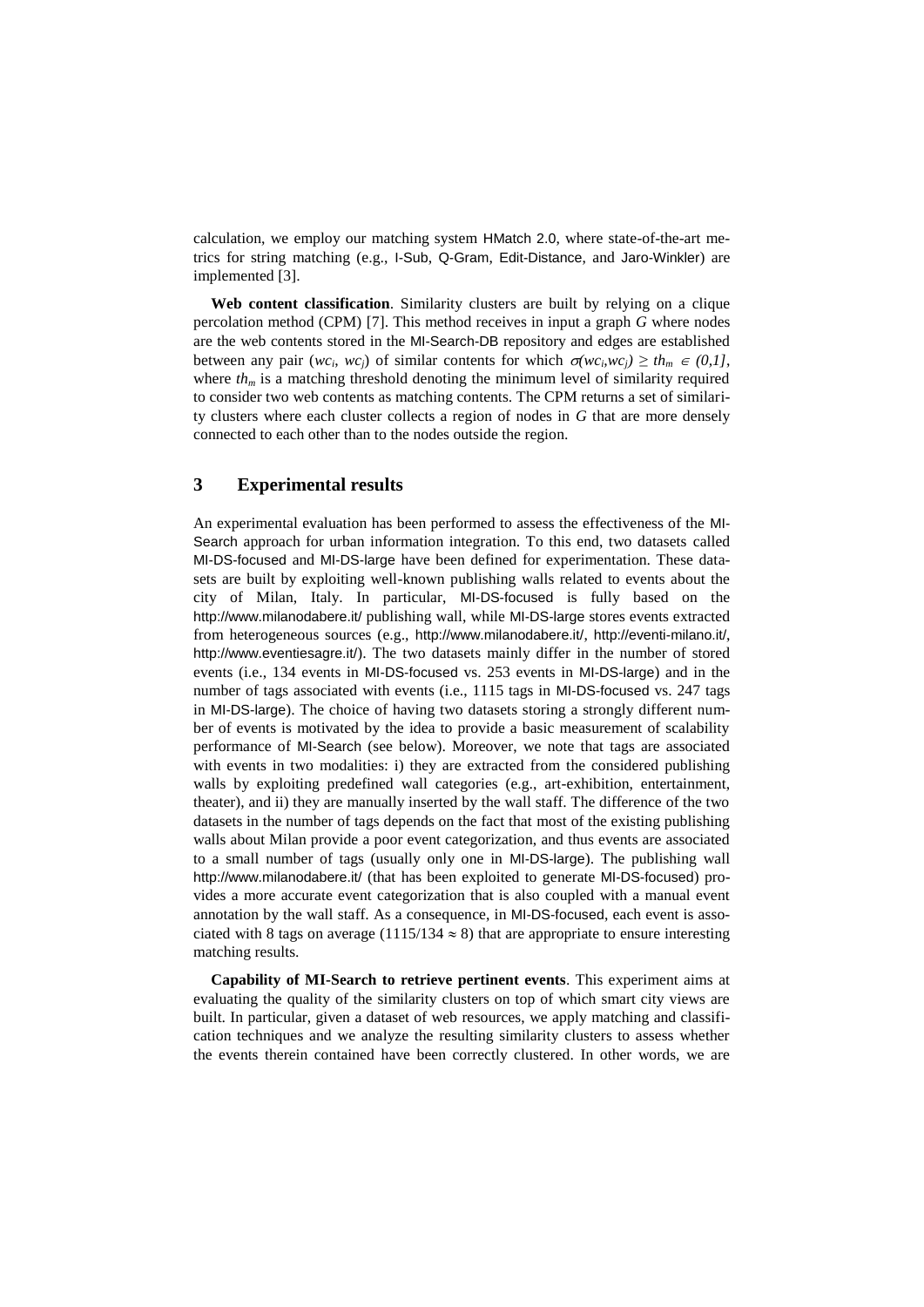interested in measuring the capability of the matching techniques of MI-Search in detecting similarities among events and web contents. Besides the basic similarities that can be detected through the conventional search functionalities of publishing walls, we want to evaluate the capability of MI-Search to discover non-trivial mappings among the dataset elements. The MI-DS-focused dataset has been employed in this experiment due to the high number of tags-per-event that characterizes this dataset. In this experiment, we used the event classification of http://www.milanodabere.it/ as baseline where two events are set to be similar if they are placed in the same category by the wall staff. We executed matching over the events of MI-DS-focused using HMatch 2.0 and we analyzed the overlap between the mappings detected by HMatch 2.0 and the baseline. We observed that with low values of matching threshold (e.g.,  $0.2 \leq th_m \leq 0.5$ ) the MI-Search techniques are capable of detecting most of the mappings in the baseline (recall  $\approx 80\%$ ). With higher values of similarity threshold (e.g.,  $0.6 \leq th_m \leq 1.0$ ), recall decreases but interesting values of precision are obtained (precision  $\approx$  90%). Furthermore, we note that a number of mappings that are not contained in the baseline are found by HMatch 2.0. In some cases, these additional mappings are false positives and they cause a precision decrease. This side-effect mostly depends on the quality of the tags associated with the events in the dataset. Tags are manually provided by the wall staff and usually they lack of accuracy in the sense that they are too much generic for actually describing the event features. However, in some other cases, these additional mappings represent non-trivial similarity mappings between pairs of events that are somehow related. The pair of events in Figure 2 is an example of non-trivial mapping between two events differently categorized in the baseline but actually similar since they refer to events about the same historical cha- $\mathrm{racter}\ (\mathrm{i.e.,}$  Gian Giacomo Poldi Pezzoli $)^1.$ 

| Appetizer at Poldi Pezzoli, Milan (EventID:267)                                    |  |  |  |  |
|------------------------------------------------------------------------------------|--|--|--|--|
| Il Museo Poldi Pezzoli propone un aperitivo, orchestrato dal Ristorante Don        |  |  |  |  |
| Lisander, in tandem con l'attuale mostra dedicata a Gian Giacomo Poldi Pez-        |  |  |  |  |
| zoli, noto collezionista risorgimentale, oltre che uno dei protagonisti delle Cin- |  |  |  |  |
| que Giornate di Milano                                                             |  |  |  |  |
| tag: appetizer, centre, historical, Manzoni, Milan, muse, Pezzoli, Poldi, street   |  |  |  |  |
| (a)                                                                                |  |  |  |  |
| Exhibition Gian Giacomo Poldi Pezzoli, Milan (eventID:195)                         |  |  |  |  |
| Nobiluomo colto e raffinato, Gian Giacomo Poldi Pezzoli fu uno dei protagonisti    |  |  |  |  |
| delle Cinque Giornate di Milano. Una mostra allestita nelle stesse sale in cui il  |  |  |  |  |
| collezionista visse e lavorò, ne ricorda passioni e impegno civico                 |  |  |  |  |
| tag: centre, exhibition, Giacomo, Gian, historical, house, Manzoni, Milan, mu-     |  |  |  |  |
| se, painting, Pezzoli, Poldi, Risorgimento, street                                 |  |  |  |  |

**(b)**

**Fig. 2.** Example of a non-trivial mapping detected by HMatch 2.0 in the MI-DS-focused dataset

 $\overline{a}$ 

<sup>1</sup> In this example, the web contents are left in the original Italian language while tags and other metadata have been translated into English for reader convenience.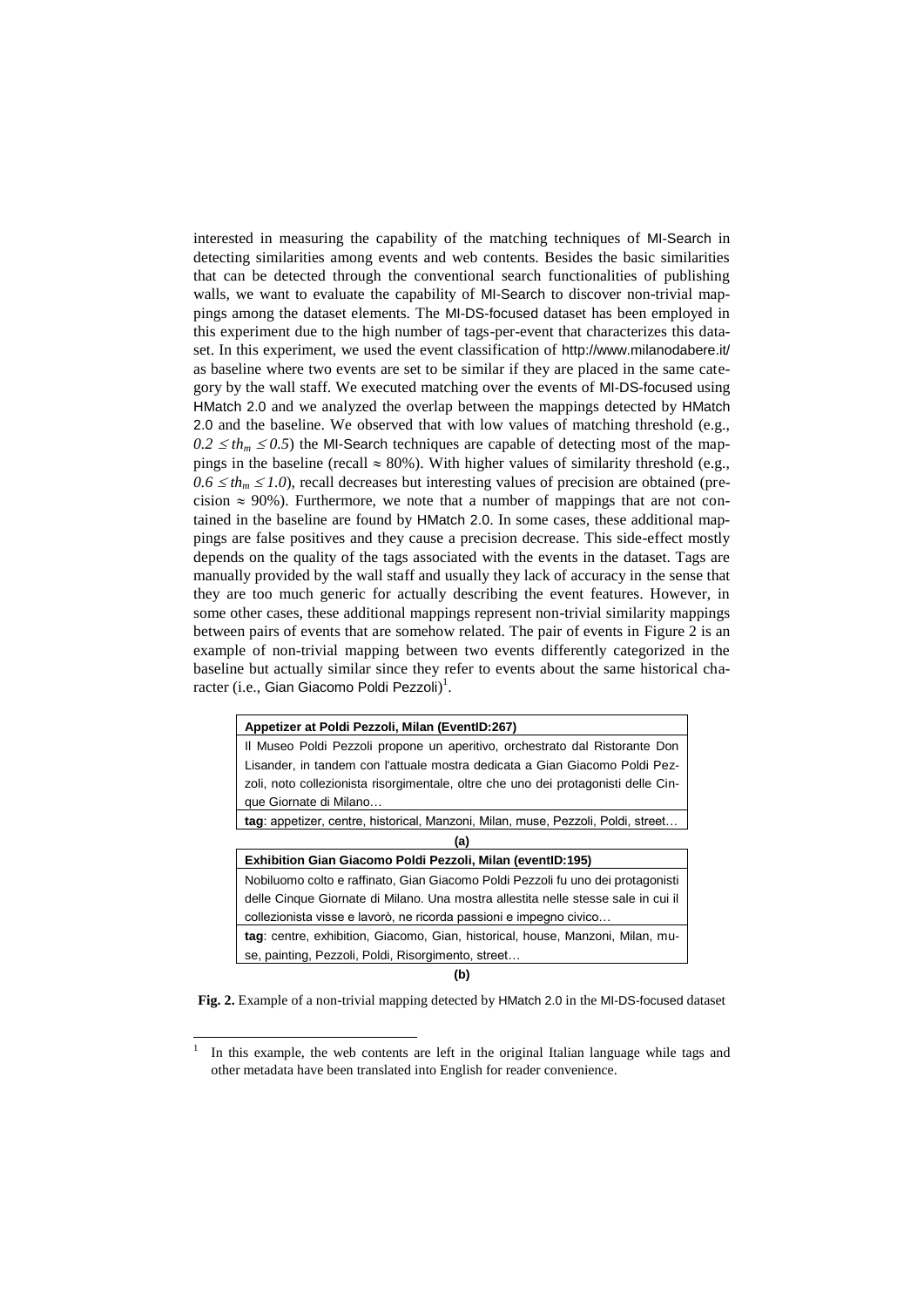The example of Figure 2 represents the positive impact of using similarity matching techniques in the construction of event clusters. This result further highlights that the choice of appropriate tags for describing web contents is a key aspect for enforcing an effective event classification (see Section 4 for further details about this topic).

**Scalability performance of MI-Search**. This experiment aims at evaluating the scalability of MI-Search when the number of elements to consider for clustering increases. In this respect, the scalability performances of MI-Search mostly depend on the efficiency of the CPM techniques employed for generating similarity clusters. The MI-DS-large dataset has been exploited in this experiment by executing CPM with a progressively-increasing number of considered events stored in MI-DS-large. Furthermore, we also executed CPM by varying the matching threshold *th<sup>m</sup>* used for detecting similar web contents. This way, we can observe the scalability performances of MI-Search on change of the degree of interconnection for the graph *G* used by CPM (see Table 1).

| #nodes | th <sub>m</sub> =0.4 | th <sub>m</sub> = $0.6$ | th <sub>m</sub> =0.9 | th <sub>m</sub> =0.97 |
|--------|----------------------|-------------------------|----------------------|-----------------------|
| 30     | $~250$ ms            | ~50ms                   | ~25ms                | ~25ms                 |
| 40     | $-1s$                | $~130$ ms               | $~1$ -30 $ms$        | ~25ms                 |
| 50     | ~6s                  | $~200$ ms               | $~1$ -30 $ms$        | ~25ms                 |
| 100    | $-800s$              | ~11s                    | ~50 <sub>ms</sub>    | $~1$ -30 $ms$         |
| 250    | $\infty$             | $-800s$                 | ~200ms               | $~10$ ms              |

**Table 1.** Scalability results obtained with the MI-DS-large dataset

In the results, we note that CPM scales very well with high values of matching threshold  $th_m \geq 0.9$ . Performances become critical when low/intermediate values of *th<sup>m</sup>* are employed and more than 100 nodes belong to the graph *G*. In general, an intermediate value of matching threshold (e.g.,  $0.55 \leq th_m \leq 0.65$ ) is suggested to ensure a good trade-off between precision and recall (see the experiment above). For this reason, we observe that CPM can be suitably employed when small urban spaces are considered (with less than 100 nodes to consider at a time). For larger urban spaces, clustering solutions more efficient than CPM need to be enforced (see Section 4 for further details about this topic).

### **4 Ongoing and future research activities**

The following research activities about MI-Search are ongoing and/or planned in the next future.

**Periodic refresh of similarity clusters**. The similarity clusters of MI-Search need to be periodically updated to refresh the information about existing events and to include new events in the system. On this topic, two different research activities are planned. On one side, we are working on a strategy for the incremental, on-the-fly update of the similarity clusters. The basic idea is to refresh the acquisition of each stored web content and to compare past and present descriptions to detect possible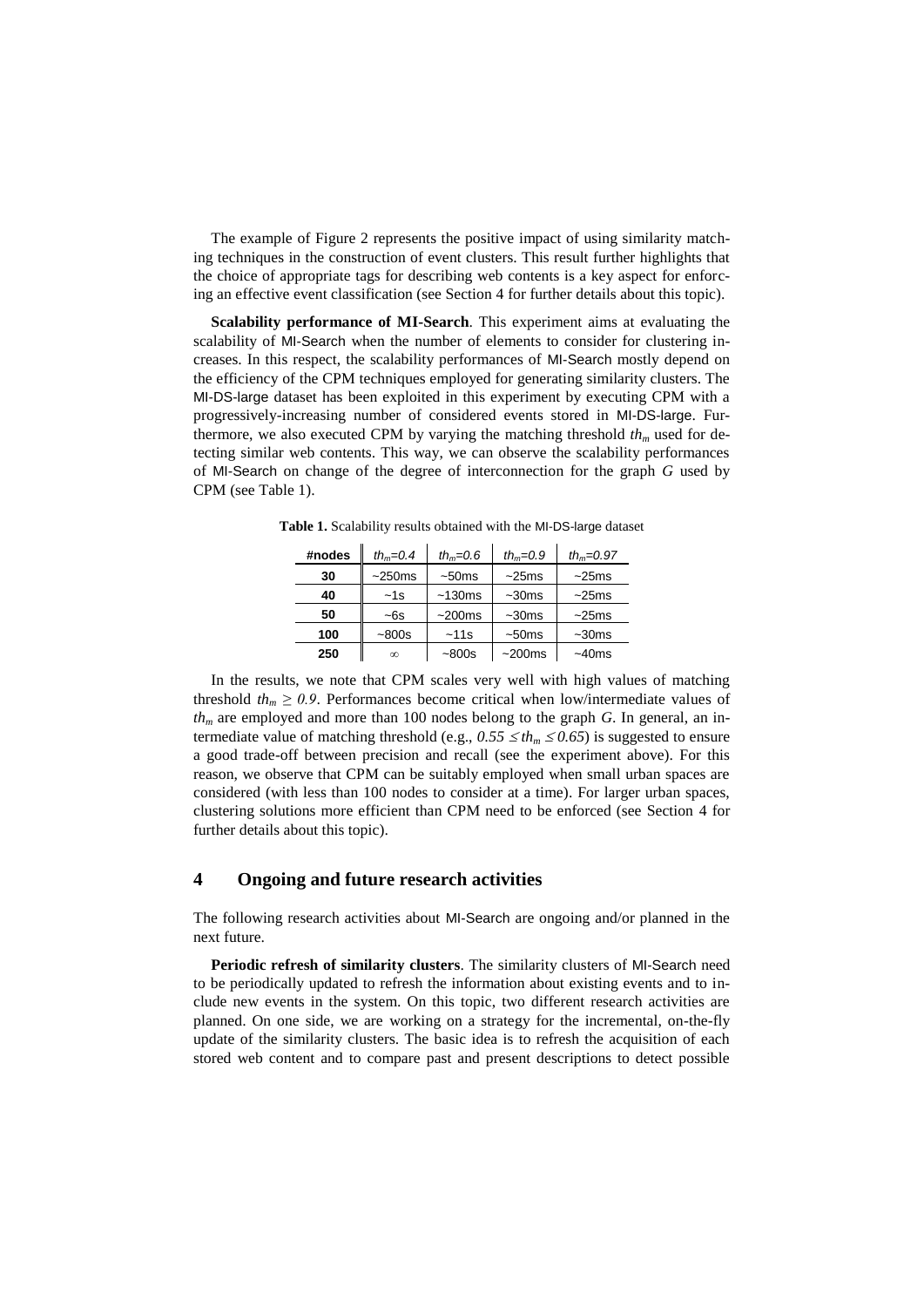changes. If the tag descriptions are changed, we consider to re-place the web content in a different similarity cluster by evaluating the degree of similarity between the new associated tags and the cluster descriptors. This strategy is adequate for contents characterized by a low obsolescence such as semantic web resources. On the other side, we plan to work on a strategy for the batch, from-scratch reconstruction of the entire set of similarity clusters. The basic idea is to start a new session of acquisition, matching, and classification when the current similarity clusters are becoming obsolete. This strategy is adequate for contents characterized by a high obsolescence such as event descriptions on electronic walls and tagged/microdata resources. We also note that these two strategies can be used in combination to reduce the overall computational effort. For instance, the incremental, on-the-fly refresh of existing clusters can be employed for rapid update of the current classification, while the batch, fromscratch reconstruction of similarity clusters can be executed when a sufficient number of new events are found to be included in the MI-Search system.

**Scalability of content classification techniques**. The CPM techniques are inadequate for cluster aggregation when a high number of web contents needs to be managed. To overcome this limitation, we aim to equip MI-Search with a suite of different aggregation methods to be dynamically activated according to the number of web contents stored in the MI-Search-DB. On one side, we plan to investigate the use of hierarchical clustering techniques [2]. This choice has a twofold motivation. First, the complexity of the algorithm is quadratic in the worst case under the assumption that an agglomerative strategy is adopted. Second, agglomerative hierarchical clustering enforces a bottom-up approach which allows to stop the cluster computation once that a desired level of aggregation is obtained. As a result, we argue that the adoption of hierarchical clustering techniques enables to improve the content classification techniques of MI-Search in terms of efficiency and flexibility at the same time. On the other side, we plan to study supervised clustering techniques with predefined seeds [1]. This kind of clustering techniques are based on a predefined set of cluster representatives around which all the other elements are then aggregated. In MI-Search, cluster representatives are urban events taken from publishing walls, while other web contents like tagged, microdata, and semantic web resources are the elements to be aggregated with events according to similarity coefficients. We argue that, the use of supervised clustering techniques allows to further improve scalability performances of web content classification due to the fact that the identification of cluster representatives is immediate and similarity coefficients can be exploited for choosing the most appropriate cluster to place the other contents.

**Extraction of effective tag descriptions for web contents**. For the web contents of the MI-Search-DB, the set of associated tags are extracted from the websites of origin. Usually, manually inserted tags and/or basic event categorizations of the electronic walls are exploited to derive the tag descriptions to use for populating MI-Search-DB. From the experimentation, we observe that this strategy provides a low number of associated tags, which are insufficient to effectively support the matching operations. For this reason, we plan to integrate the current tag-extraction techniques with tag-mining techniques derived from the literature on information retrieval. We